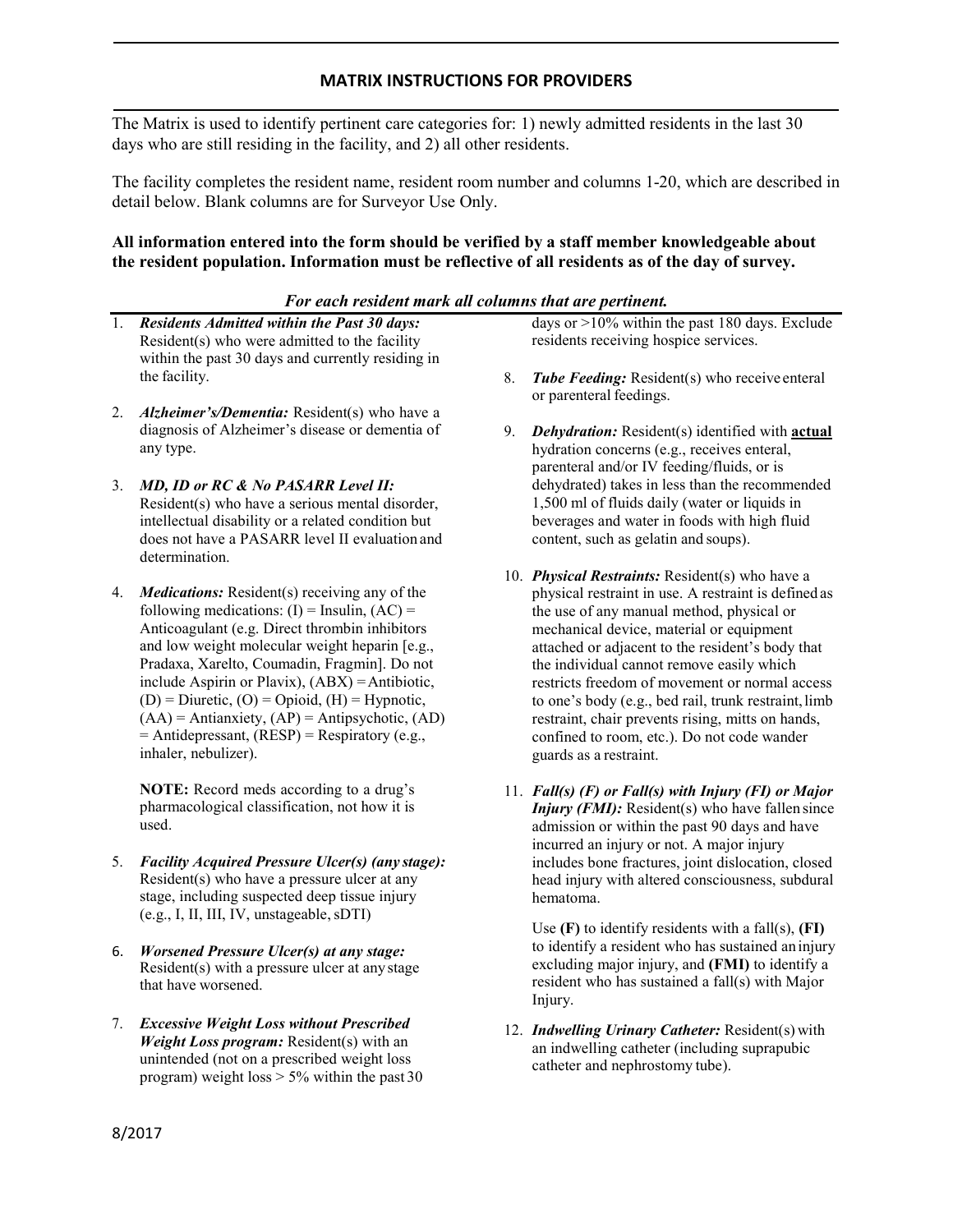# **MATRIX INSTRUCTIONS FOR PROVIDERS \_\_\_\_\_\_\_\_\_\_\_\_\_\_\_\_\_\_\_\_\_\_\_\_\_\_\_\_\_\_\_\_\_\_\_\_\_\_\_\_\_\_\_\_\_\_\_\_\_\_\_\_\_\_\_\_\_\_\_\_\_\_\_\_\_\_\_\_\_\_\_\_\_\_\_\_\_\_**

**\_\_\_\_\_\_\_\_\_\_\_\_\_\_\_\_\_\_\_\_\_\_\_\_\_\_\_\_\_\_\_\_\_\_\_\_\_\_\_\_\_\_\_\_\_\_\_\_\_\_\_\_\_\_\_\_\_\_\_\_\_\_\_\_\_\_\_\_\_\_\_\_\_\_\_\_\_\_**

- 13. *Dialysis:* Resident(s) who are receiving **(H)** hemodialysis or **(P)** peritoneal dialysis either within the facility **(F)** or offsite **(O)**.
- 14. *Hospice*: Resident(s) who have elected or are currently receiving hospice services.
- 15. *End of Life/Comfort Care/Palliative Care:* Resident(s) who are receiving end of life or palliative care (not including Hospice).
- 16. *Tracheostomy:* Resident(s) who have a tracheostomy.
- 17. *Ventilator:* Resident(s) who are receiving invasive mechanical ventilation.
- 18. *Transmission-Based Precautions*: Resident(s) who are currently on Transmission-based Precautions.
- 19. *Intravenous therapy*: Resident(s) who are receiving intravenous therapy through a central line, peripherally inserted central catheter, or other intravenous catheter.
- 20. *Infections:* Residents(s) who has a communicable disease/contagious infection (e.g., MDRO-M, pneumonia-P, tuberculosis-TB or viral hepatitis-VH, or c-diff-C) OR has a healthcare-associated infection (e.g., wound infection-WI or UTI).